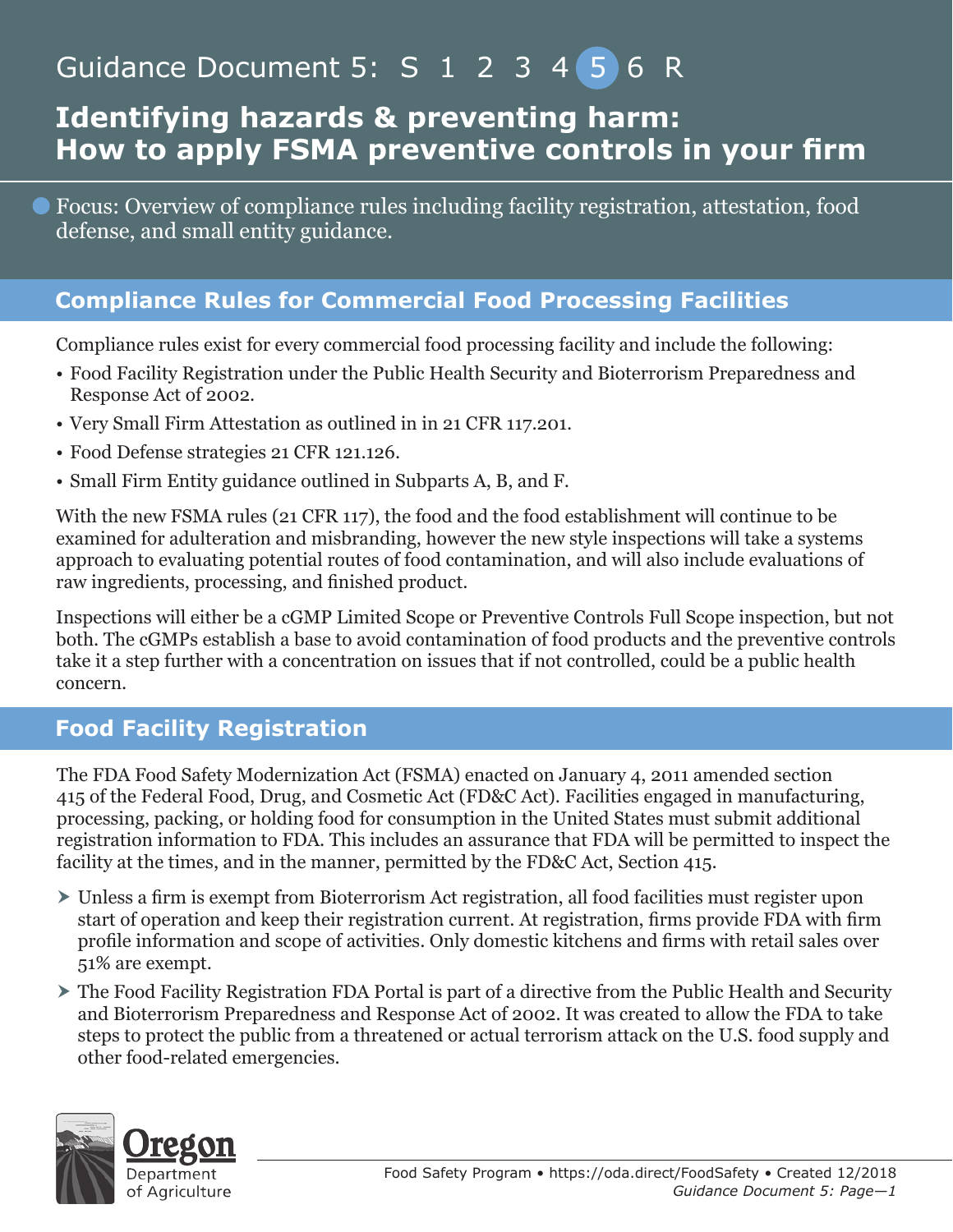#### **Food Facility Registration**

- All firms food facilities must renew their registration with the FDA at the Food Facility Registration Portal every even numbered year between the months of October and December. During renewal, firms will update their profile of ownership, contact information, and activities conducted.
- $\triangleright$  The Bioterrorism Act also requires firms to give the FDA advance notice on shipments of imported food. It also provides FDA authority to suspend the registration if the food is determined to have a reasonable probability of causing serious adverse health consequences or death to humans or animals.
	- For more information on facility registration visit: https://oda.fyi/FDAregistration This website provides guidance for food facility account management, user guides for online registration, guides for the biennial registration renewal, cancellation by mail, and system status. FDA help desk phone: 1-800-216-7331 and email: furls@fda.gov

#### **Attestation for Qualified Firms and Very Small Firms**

- ▶ *Qualified facility (CFR 117.3):* A firm that has less than \$500,000 in gross sale average over three years where product is sold directly to a qualified end user. A qualified end user is a direct consumer of the food located in the same state, or within 275 miles from the facility, or is purchasing product/ingredients for sale directly to a consumer at a restaurant or retail food establishment such as a grocery store.
- *Very small business or firm (CFR 117.3):* A business that has a market sales value average of less than \$1 million (for the prior three years) of all human food that is manufactured, processed, packed, or product that is consider finished product but not yet sold. The Oregon Department of Agriculture (ODA) recommends the use of the \$1 million, 3-year gross sales average of the small firm definition for all attestations.

A very small firm in Oregon cannot file an attestation if:

- It has a parent company, or is part of a subsidiary or an affiliate, that individually or in any combination has over \$1 million is gross sales over a 3-year average, for human food that is manufactured, processed, packed or held without sale.
- The firm will be subject to the full requirements of Subpart C: Preventive Controls and Subpart G: Supply-Chain Program.

If you have determined you qualify for the Preventive Controls exemption after reviewing the requirements, the next step is to read 21 CFR 117 Subpart D. View the attestation guidance: https://oda.fyi/QualifiedFacilityDefined

When you are filing an attestation form, you are stating you are a very small firm and that you are meeting state and local licensing food safety laws.